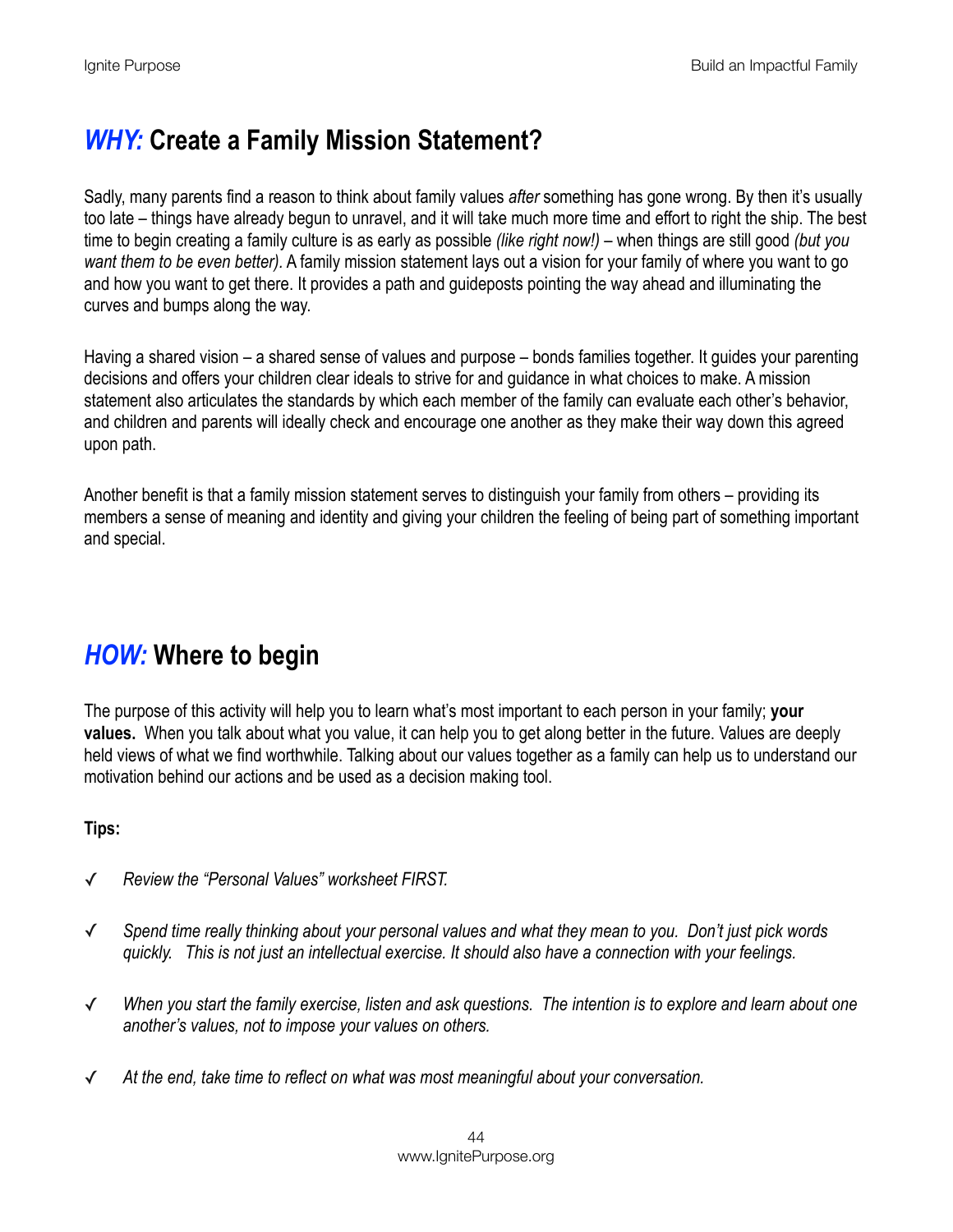**Step 1.** Review your *"Personal Value"* worksheet together and best understand each other's core values. *Make sure that there is a strict rule that no one is allowed to laugh at or judge another's thoughts.* 

**Step 2.** Together with your spouse answer the following questions*:*

- *• Why did we get married?*
- *• Why did we start a family?*
- *• What do we want our family to look like in 20 years?*
- *• What do we want our children to learn from us?*
- *• Do any scriptures come to mind that we want our family to live by?*
- *• What makes our family unique?*
- *• What are the noticeable gifts and strengths of each member of the family?*
- *• What are the noticeable weaknesses for each member of the family?*
- *• When is our family at its best?*
- *• When is our family at its worst?*
- *• What is our family's favorite way to spend time together?*
- *• What are practical ways we can serve one another?*
- *• What three words best describe our family?*
- *• What do other people say about our family?*
- *• What do we want others to say about our family?*
- *• How do people feel when they walk into our home?*
- *• How do we want people to feel when they walk into our home?*
- *• What is the main purpose of our home?*
- *• What is the secondary purpose of our home?*
- *• How can we support one another in our collective goals?*
- *• What families inspire us?*
- *• What about them do we want to emulate?*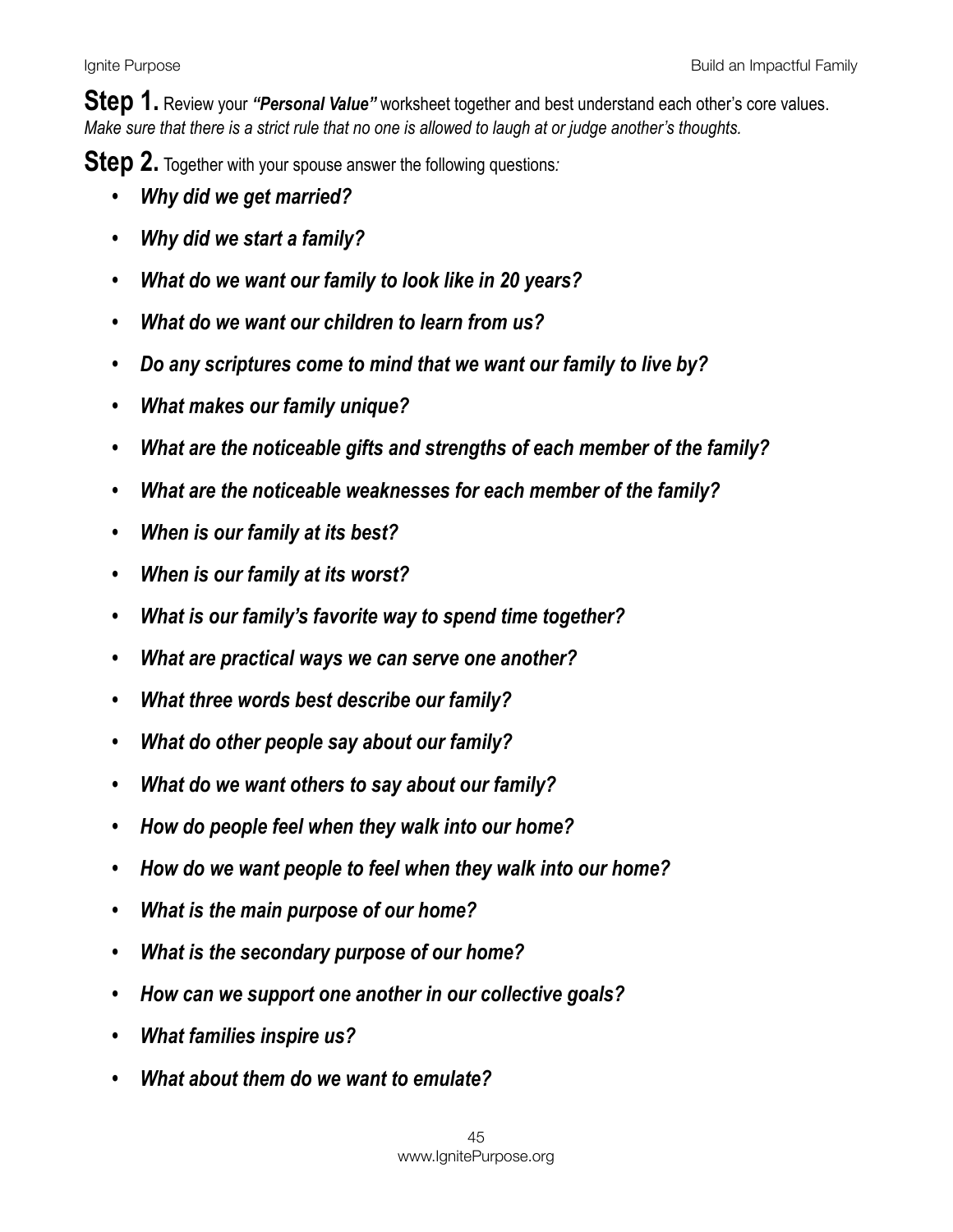**Step 3.** Together with your spouse, from the list below, pick the ten words or phrases that are most important to you and line up with your Personal Values. *Feel free to add your own words!*

| <b>Parents' Words</b>                 |                                                  | Kids' Words                                              |
|---------------------------------------|--------------------------------------------------|----------------------------------------------------------|
|                                       |                                                  |                                                          |
|                                       |                                                  |                                                          |
|                                       |                                                  | balance (home/work) balancing school, work and play time |
|                                       |                                                  |                                                          |
|                                       |                                                  |                                                          |
|                                       |                                                  |                                                          |
|                                       | continuous learningalways learning               |                                                          |
|                                       |                                                  |                                                          |
|                                       |                                                  |                                                          |
|                                       |                                                  |                                                          |
|                                       |                                                  |                                                          |
|                                       |                                                  |                                                          |
|                                       |                                                  |                                                          |
|                                       |                                                  |                                                          |
|                                       |                                                  |                                                          |
|                                       |                                                  |                                                          |
|                                       |                                                  |                                                          |
| $\Box$                                |                                                  |                                                          |
|                                       |                                                  |                                                          |
|                                       |                                                  |                                                          |
|                                       |                                                  |                                                          |
|                                       |                                                  |                                                          |
| $\Box$                                |                                                  |                                                          |
| $\begin{array}{c} \hline \end{array}$ |                                                  |                                                          |
|                                       |                                                  |                                                          |
|                                       |                                                  |                                                          |
|                                       |                                                  | open communicationtalking openly and freely with others  |
|                                       |                                                  |                                                          |
|                                       | personal fulfillmenthaving a full and happy life |                                                          |
|                                       |                                                  |                                                          |
|                                       |                                                  |                                                          |
|                                       |                                                  |                                                          |
|                                       |                                                  |                                                          |
|                                       |                                                  |                                                          |
|                                       |                                                  |                                                          |
|                                       |                                                  |                                                          |
|                                       |                                                  |                                                          |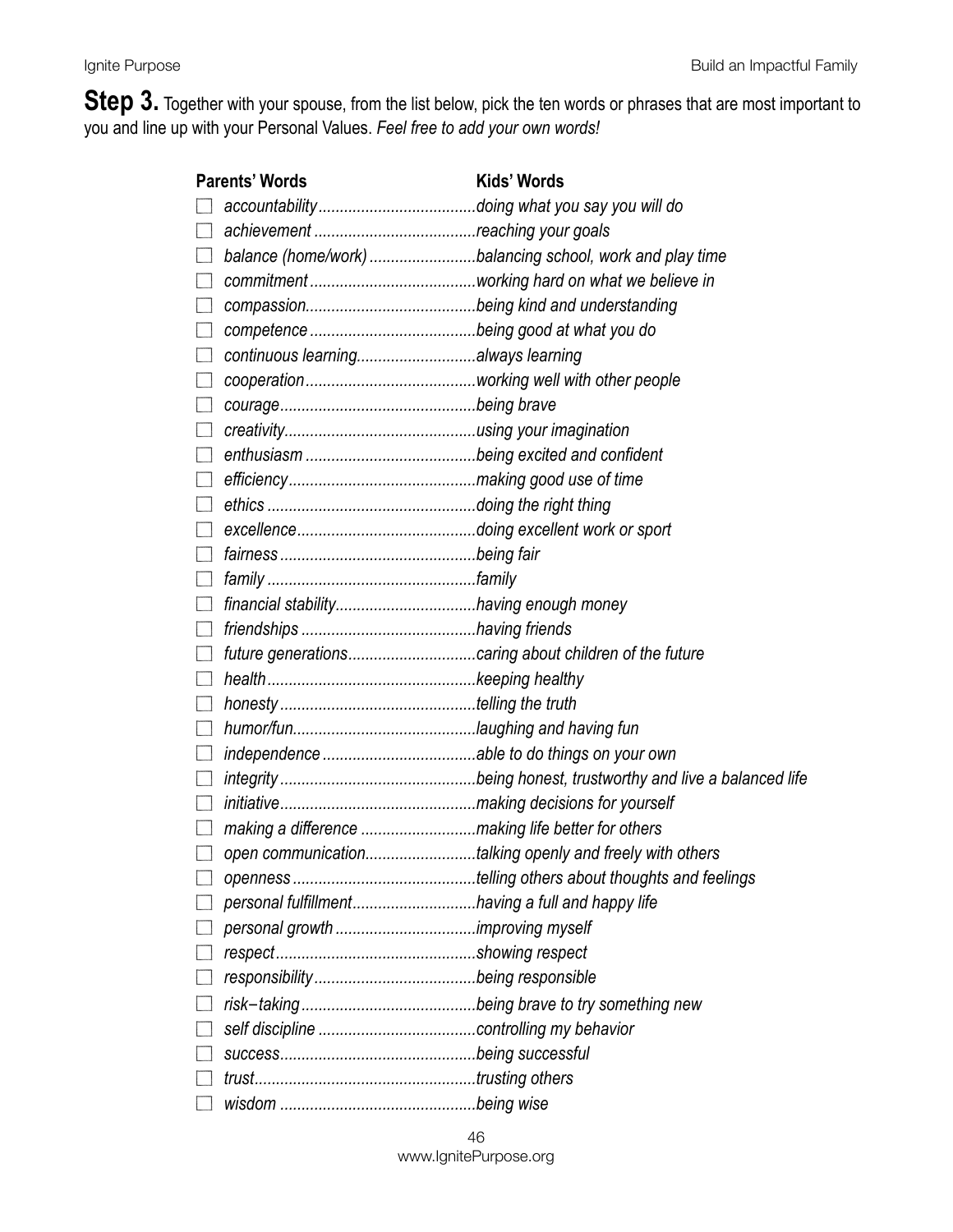**Step 4.** Be sure to include *fun* values as well as more serious values. Your list will likely be very long initially. You might need to get together more than once to whittle it down. The end goal of creating your family mission statement, which will be a memorable sentence or short paragraph. When you are ready, pick your top three words from the above list and go on to *Step 5.* 

**Step 5.** Now that you have identified your three family values, complete the worksheet below:

| Write down your 3<br>most important values: | Why are these values<br>important to you? | How do you show people these<br>values? What are your behaviors? |
|---------------------------------------------|-------------------------------------------|------------------------------------------------------------------|
| 1.                                          |                                           |                                                                  |
|                                             |                                           |                                                                  |
| 2.                                          |                                           |                                                                  |
|                                             |                                           |                                                                  |
| 3.                                          |                                           |                                                                  |
|                                             |                                           |                                                                  |

**Step 6.** Now that you have identified your three family values, apply Scripture to each value.

(*Tip: Go to<https://www.openbible.info/topics/>and type in your values to match Scripture verses.*)

**Step 7.** Discuss what you've learned from this exercise with each other and write a narrative of values and how you plan to live those values from your list above. This narrative becomes your family mission statement. It's important that you take the time to really talk about it and own it. The real learning occurs when you slow down, connect, and listen with your hearts and then activate what you've learned. Taking the time to figure out what your family is meant to be a *transformative experience.*